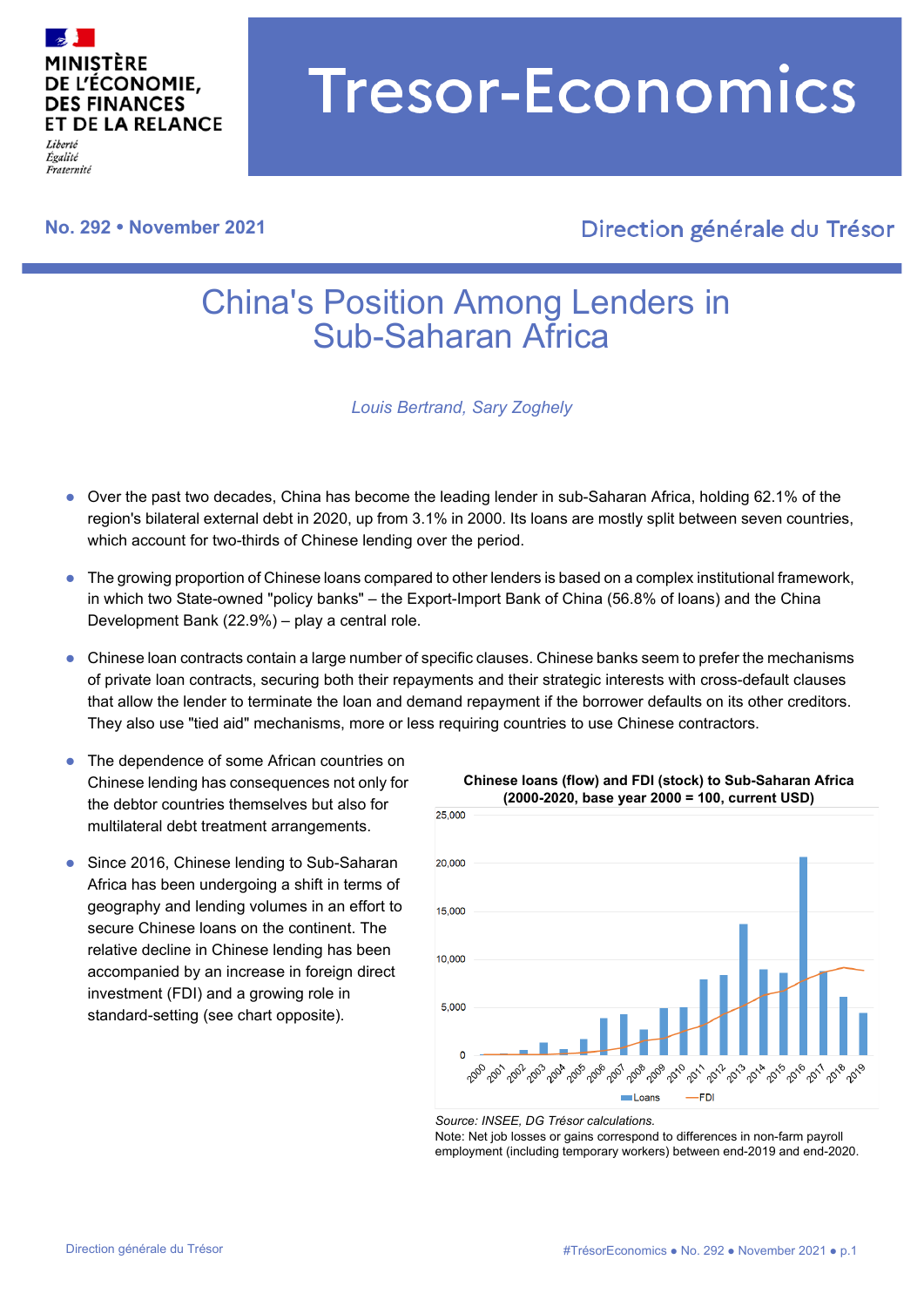# **1. China's presence in Africa is primarily through loans1**

# 1.1 In a matter of years, China has become the continent's leading lender

Although China has a long history with Africa,<sup>2</sup> the country's arrival on the international lending scene dates back to the 2000s (see Box 1). According to data from the China-Africa Research Initiative (CARI), on an annual basis, new loans granted by Chinese institutions in Sub-Saharan Africa<sup>3</sup> grew from \$127m in 2000 to \$5.8bn in 2019, peaking at \$26.6bn in 2016, including a \$19bn loan to Angola.

From its lending activities alone, conducted through its banking institutions, China has become Africa's leading bilateral lender in the span of a decade.

Chinese FDI flows to Africa, which had historically been limited, have recently shot up: between 2014 and 2018, China accounted for 16% of FDI flows in Africa, versus 8% for the US, 8% for France, 6% for the United Arab Emirates and 5% for the United Kingdom.4 In total, China's FDI stock in Africa still only accounted for 2% of its total global FDI stock in  $2019<sub>15</sub>$  less than Africa's 2.4% share in the World's FDI stocks.

# **Box 1: History of Chinese aid in Sub-Saharan Africa**

The first instance of Chinese aid granted in Africa was to Guinea under President Ahmed Sékou Touré in 1960, two years after the country declared independence and a few months after it formally recognised the People's Republic of China, making it the first country in Sub-Saharan Africa to establish relations with Beijing.<sup>a</sup> On 21 January 1964, in Bamako, Mali, Chinese Premier Zhou Enlai pronounced the founding principles of China's development aid policy, with emphasis on reciprocity of aid and respect for the sovereignty of recipient nations. Five years after the concept of South-South cooperation came out of the 1955 Bandung Conference, China capitalised on the momentum, with projects such as the TAZARA railway connecting Tanzania and Zambia built between 1970 and 1976. Up to 1978, 80% of Chinese development aid in Africa was donations.

At the time, Chinese development assistance was primarily allocated to countries close to the Soviet Union. This ended with the economic reform and opening up of China and the creation in 1994 of two "policy banks" (banks whose assets are fully owned by the Chinese State): the Export-Import Bank of China (EximBank) and the China Development Bank (CDB). In 2000, the first Forum on China-Africa Cooperation (FOCAC) was held; it is now a triennial summit between all African countries that formally recognise the People's Republic of China. Since 2013, Africa-China relations have also been shaped by China's Belt and Road Initiative»b which includes projects in Eastern Africa.

a. Chelpi-den Hamer (2020), "L'aide au développement de qui ? Les États-Unis et la Chine dans leurs relations avec les Suds", IRIS, 2020. b. Dumond J., Landais M. et P. Offret (2018), "The New Silk Road", *Trésor-Economics*, no. 299.

Although China became Sub-Saharan Africa's leading trade partner in 2009, according to the UN, the region accounted for only 2.7% of China's global trade in 2019, after peaking at 3.2% in 2014. And Africa is the recipient of only 23% of all lending by official Chinese institutions worldwide, behind Asia (29%) and Latin America (24%).

In line with China's official position, which prioritises Africa for official development assistance (ODA), African countries were the top recipients of Chinese ODA between 2000 and 2017 with 42% of the total volume (see section 2.1 below), ahead of Asia (38%) and the Middle East (9%).<sup>6</sup> China accounts for 6.9% of all ODA provided by Development Assistance Committee (DAC) donors over the period.7

<sup>(1)</sup> The authors would like to thank the Beijing Regional Economic Department for its help with this issue of *Trésor-Economics*.

<sup>(2)</sup> The first direct trading between China's Ming dynasty and the continent of Africa can be traced back to Zheng He's voyage to the Swahili Coast between circa 1420 and 1430.

<sup>(3)</sup> Sub-Saharan Africa refers to all African countries except Morocco, Tunisia, Algeria, Libya and Egypt.

<sup>(4)</sup> OECD, 2020, primary sources of FDI flows to Africa.

<sup>(5)</sup> CARI.

<sup>(6)</sup> Malik, Parks, Russel, Lin, Walsh, Solomon, Zhang, Elston and Goodman (2021), "Banking on the Belt and Road: Insights From a New Global Dataset of 13,427 Chinese Development Projects", AidData at William & Mary.

<sup>(7)</sup> And 42% of other official flows.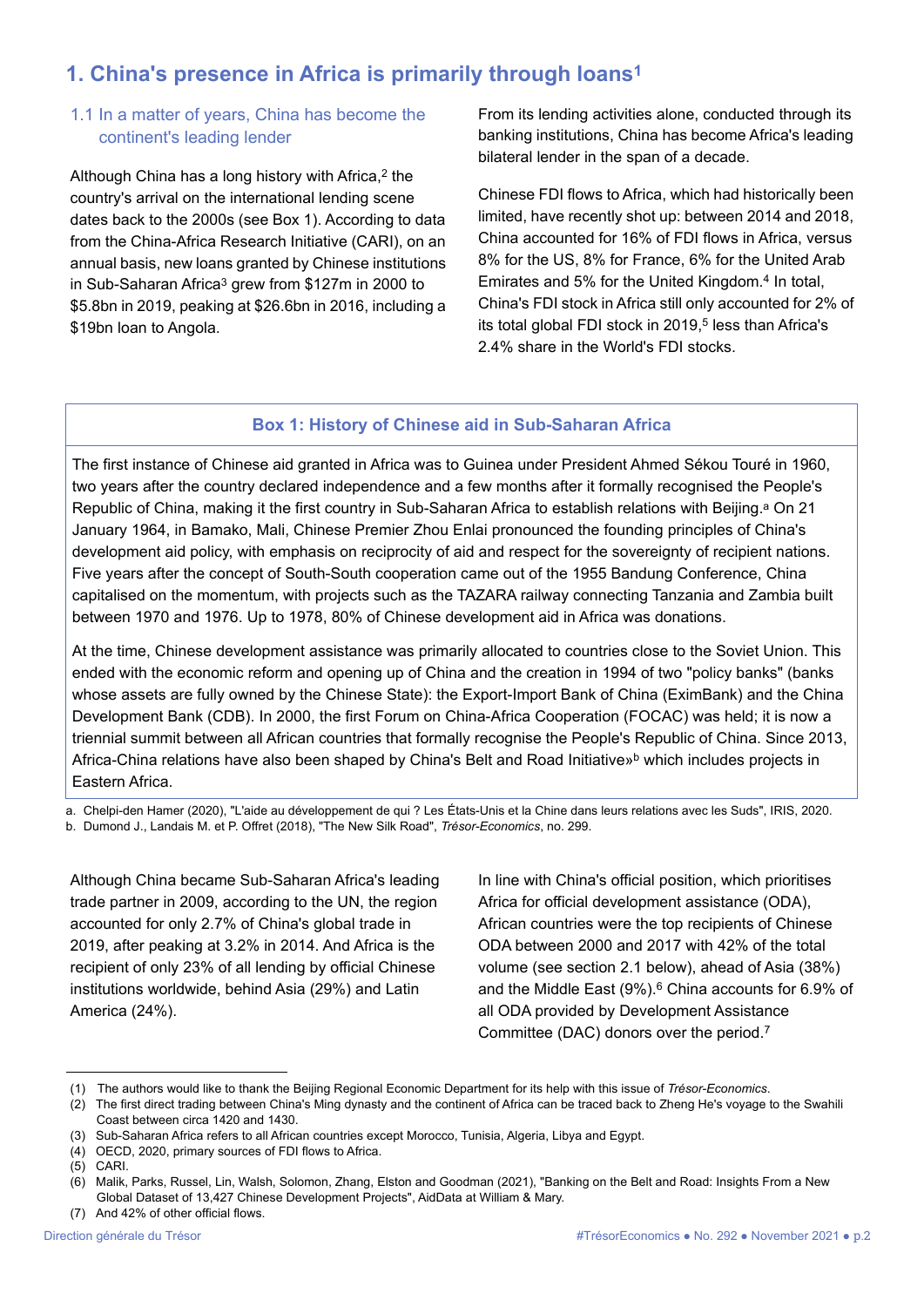Although on the decline, China's influence is generally positively perceived by the African public. According to a study published by Afrobarometer in September 2020 on the basis of surveys conducted in 18 African countries, 23% of respondents considered the Chinese model to be the best for the future development of their country, behind the United States (32%) and ahead of former colonial powers (11%) and South Africa (11%). Overall, 59% of respondents considered China's influence on their country to be mostly positive. In the top two recipient countries of Chinese loans in Sub-Saharan Africa, the figure is 43% (Angola) and 57% (Ethiopia). It has declined over the past decade in most countries.

According to a ranking by the French Council of Investors in Africa, perception of China varies by subregion: it is the fifth-ranked non-African country in terms of image across Africa as a whole, $8$  third in Eastern Africa and fourth in Western Africa; in Middle Africa, it fails to make the top five.

The size of the debt owed to China can detract from its image, as demonstrated by the 2018 protests in Zambia.9 Despite the proliferation of Confucius Institutes (58 locations across 43 countries in 2018), only 2% of Africans consider Chinese to be the best international language for children to learn,<sup>10</sup> in fourth place behind English (71%), French (14%) and Arabic (4%).

# 1.2 Two-thirds of Chinese loans concentrated among seven countries

Between 2000 and 2019, the total volume of Chinese loans in Sub-Saharan African stood at \$140.9bn. In comparison, loans received as ODA from multilateral and bilateral lenders belonging to the DAC (of which China is not a member) stood at \$140.2bn and \$29.4bn respectively11 (see Table 1). However, loans are just one component of ODA from traditional lenders, accounting for roughly 50% of African ODA for multilateral DAC members and only 7.1% for bilateral members between 2000 and 2019.

| Sub-regional share in<br>total lending to Africa | <b>China</b>                   |                           | <b>Multilateral lenders</b> |                           | <b>Other bilateral lenders</b> |                           |
|--------------------------------------------------|--------------------------------|---------------------------|-----------------------------|---------------------------|--------------------------------|---------------------------|
|                                                  | <b>Lendina</b><br>volume (\$m) | Share in<br><b>Africa</b> | Lendina<br>volume (\$m)     | Share in<br><b>Africa</b> | <b>Lendina</b><br>volume (\$m) | Share in<br><b>Africa</b> |
| Middle Africa                                    | 62.439                         | 44%                       | 11.740                      | 8%                        | 5.616                          | 19%                       |
| Eastern Africa                                   | 53.755                         | 38%                       | 72.117                      | 51%                       | 10.143                         | 34%                       |
| Western Africa                                   | 19.284                         | 14%                       | 54.603                      | 39%                       | 9.341                          | 32%                       |
| Southern Africa                                  | 5.401                          | 4%                        | 1.743                       | $1\%$                     | 4.321                          | 15%                       |
| Total                                            | 140.878                        | 100%                      | 140.203                     | 100%                      | 29.422                         | 100%                      |

#### **Table 1: Lending volumes by creditor and by sub-region in Sub-Saharan Africa,2000-2019**

*Source: OECD, DACt, 2020.*

Note: Multilateral and bilateral lending volumes correspond to gross ODA lending, as classified by the DAC. Per the OECD's country classification, Angola is included in Middle Africa.

China's loans are mostly concentrated among seven countries, which together account for 67.1% of Chinese lending over the period (see Chart 1): Angola, where China represented 91% of the country's bilateral external debt in 2019 and 43% of its total external debt; Ethiopia (77% and 24%); Zambia (83% and 27%); Kenya (73% and 25%); Nigeria (82% and 11%); Cameroon (66% and 34%); and Sudan (16% and 8%). At sub-regional level, excluding Angola (which accounts for 30.3% of Chinese lending in Africa),

Eastern Africa comes in on top with \$53.8bn (38.2% of Chinese lending over the period).

Over the past 20 years, the leading Chinese bank behind these loans has been EximBank (57%), followed by CDB (23%). Nearly half of EximBank's African loans are concentrated in Eastern Africa, and 78.1% of CDB's African lending is in Angola.

The concentration of EximBank's loans in Eastern Africa can be explained by the region's integration in

<sup>(8)</sup> Toulemonde and Marbot (2021), "En Afrique, l'image de la France se dégrade, celle de la Turquie, du Qatar et des Émirats s'améliore", *Jeune Afrique*.

<sup>(9)</sup> Servant (2019), "China Steps In as Zambia Runs Out of Loan Options", *The Guardian*.

<sup>(10)</sup> Selormey (2020), "Africans' Perceptions About China: A Sneak Peek From 18 Countries", *Afrobarometer*.

<sup>(11)</sup> Gross ODA lending.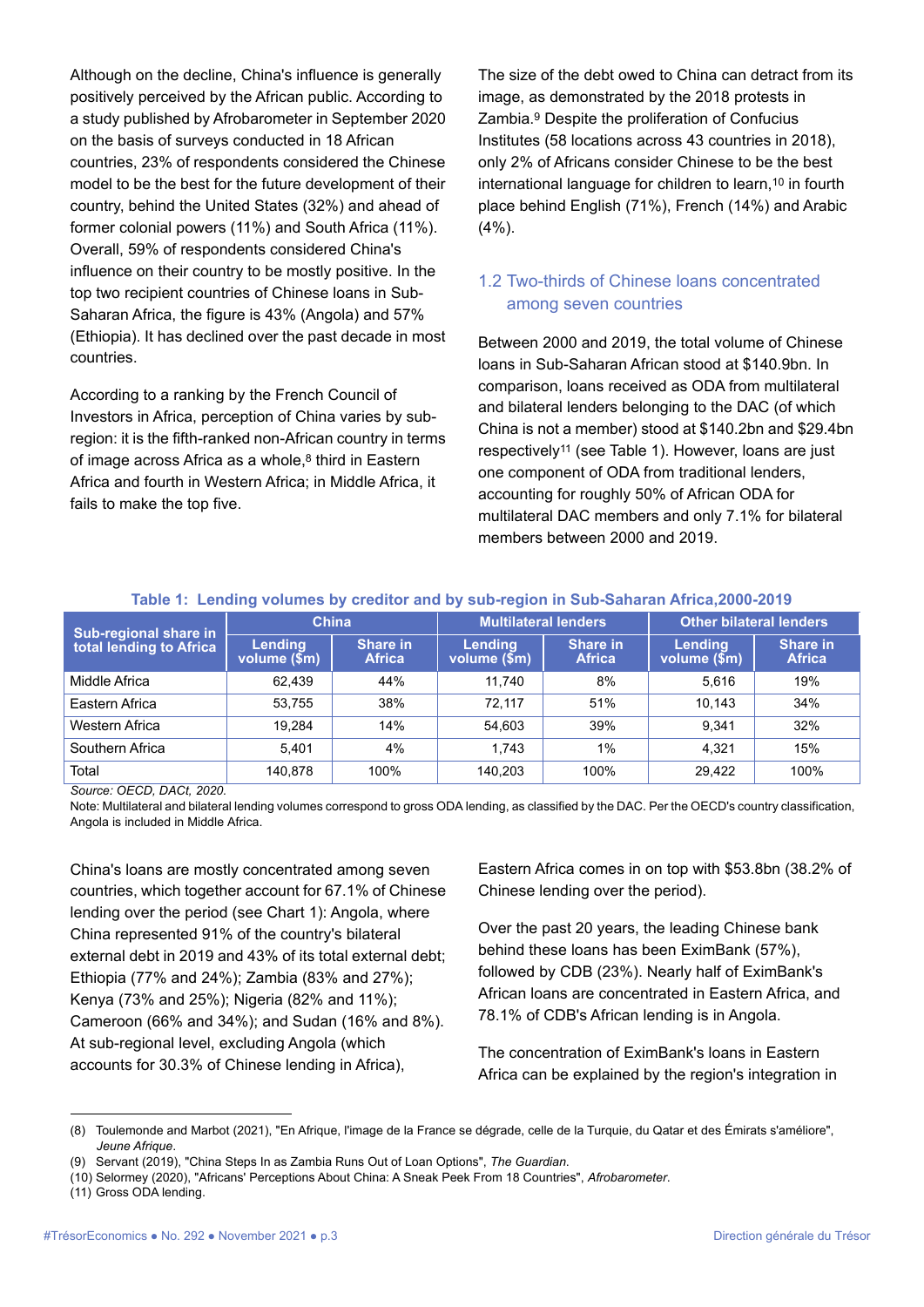the new Maritime Silk Road, which has entailed a great need for infrastructure development. This has given rise to numerous projects, such as Uganda's Entebbe-Kampala Expressway in 2011, the Kenya Standard Gauge Railway (SGR) in 2014, the Addis Ababa-Djibouti Railway in 2013, and a stretch of SGR under construction in Tanzania. These projects are located in areas with an already strong Chinese presence, for example government agencies (several Chinese media outlets have their African bureaus in Nairobi) or telecommunications infrastructure built by Chinese companies, such as the undersea fibre-optic cable linking Asia to Europe and Africa from Pakistan via Djibouti.<sup>12</sup>

The main recipient sectors of Chinese loans in Sub-Saharan Africa are transportation (31.2%), energy (25.5%) and mining (12.7%). Transportation accounts for some 40% of Chinese loans in Eastern and Western Africa, and only 20% in Middle Africa, where the mining

sector takes top spot (28.8%), primarily in Angola's oil sector (the country accounts for 98.7% of Chinese lending in the African mining sector).





*Source: AidDATA, CARI (2021), DG Trésor calculations.*

# **2. Hybrid methods used to secure Chinese loans**

# 2.1 A complex and ever-evolving institutional framework

Over the past two decades, China has been gradually reorienting its lending activities, transitioning away from donations and interest-free loans toward concessional and primarily commercial lending. It tends to use a mix of measures, combining donations, concessional loans, export credit and direct investment, which complicates the task of analysing its overall development assistance programme and comparing it to the practices of other lenders. It is therefore difficult to determine whether to classify loans granted by Chinese lenders as official development assistance (ODA), under the criteria put forward by the OECD in 2019,<sup>13</sup> in particular due to the number of different Chinese lending institutions.

Most Chinese lending activity is concentrated among four commercial banks (the China Construction Bank, the Bank of China, the Agricultural Bank of China, the Industrial and Commercial Bank of China) and two policy banks (EximBank and CDB), overseen by the State Council. EximBank grants concessional loans

and preferential buyer's credits (see Charts 2 and 3). Along with the four commercial banks, CDB grants commercial loans.14

Since 2018, the China International Development Cooperation Agency (CIDCA) has been coordinating with China's Ministry of Foreign Affairs, its Ministry of Commerce and, when necessary, its Sectoral Ministries concerning EximBank's activities. Despite its limited budget (\$18m in 2019, versus \$2.6bn allocated to the Ministry of Commerce for foreign aid), the CIDCA has come to play a key role in the coordination of China's development policy.15

Although it is not yet issuing loans (concessional lending is orchestrated by EximBank and multilateral financing is overseen by the Ministry of Commerce), in the summer of 2020 the CIDCA signed development cooperation agreements with 29 countries, alongside memoranda of understanding with the Swiss Agency for Development and Cooperation, the Bill and Melinda Gates Foundation and the Ford Foundation.

<sup>(12)</sup> Congressional Research Service (2019), "China's Engagement in Djibouti".

<sup>(13)</sup> The OECD's Development Assistance Committee (DAC) defines ODA as "government aid that promotes and specifically targets the economic development and welfare of development countries", is concessional in character and conveys a grant element of at least 25%.

<sup>(14)</sup> Bertuzzi, Melonio, Pornet and Tremel (2019), "Towards a Sustainable Belt and Road Initiative? Paving the Way for a Common Sustainable Development Finance Framework", Policy Paper AFD, no. 2, November.

<sup>(15)</sup> Lynch, Andersen and Zhun (2020), "China's Foreign Aid: A Primer for Recipient Countries, Donors, and Aid Providers", Center for Global Development, July.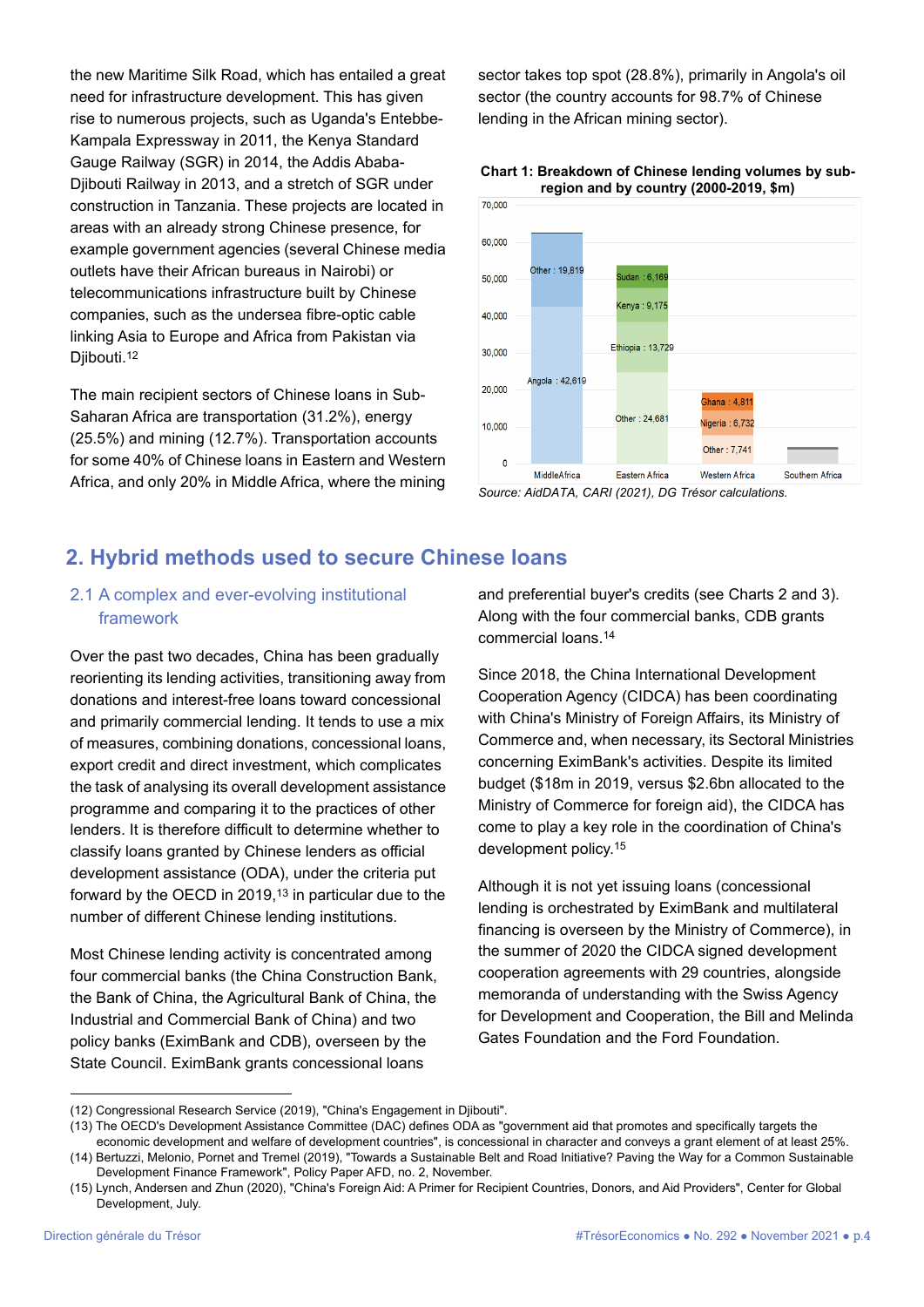

**Chart 2: Breakdown of Chinese lending volumes by bank and by sub-region (2000-2019, \$m)**

*Source: AidDATA,CARI (2021), DG Trésor calculations.*

On 1 October 2021, the CIDCA replaced the Ministry of Commerce in managing the distribution of China's international aid (formulating international aid policy, drafting budgets, coordinating between Chinese public entities, organising international cooperation on aid). The Ministry of Commerce remains responsible for negotiating and implementing specific projects with recipient countries.

China also participates in multilateral initiatives. The Asian Infrastructure Investment Bank, founded in 2014 and headquartered in Beijing, is beginning to expand its activities in Africa (nearly a dozen African countries are members), although 85% of its activity remains in Asia. There has also been an increase in Chinese shareholding in establishments with a long-standing presence in Africa. Between 2001 and 2021, China's IMF quota grew from 6.4 billion special drawing rights (SDRs) to 30.5 billion SDRs. In 2019, China was the International Development Association's sixth largest contributor at \$1.2bn (up from 19th place in 2016). China's contribution to the African Development Bank (AfDB) grew from \$17m in 2009 to \$40m in 2019. China has also moved further into the sector-specific financing space, increasing its contribution to the Global Fund to Fight AIDS, Tuberculosis and Malaria from \$6m for 2001-2005 to \$18m for 2017-2019.

Regional development banks have also seen an increase in Chinese contributions. In 2004, China became the seventh non-African shareholder in the West African Development Bank, and the People's Bank of China was the number-two shareholder in the Eastern and Southern Africa Trade and Development Bank with 7.6% of shares.





*Source: CARI (2021), DG Trésor calculations.*

#### 2.2 Chinese-style lending

The hallmark of a Chinese loan in Sub-Saharan Africa is a lack of transparency as to how the loan operates and who is involved. Horn et al. (2019) estimate that 50% of China's lending to developing countries is not reported to the IMF or World Bank.16 What is typically behind this "hidden" debt are "circular lending" strategies,<sup>17</sup> where loans are directly disbursed to a project's Chinese contractor, circumventing the borrower. However, the IMF18 and CARI19 consider the 50% figure to be an overestimate. As for AidData, in a recent report it stipulates that all lending to companies in countries benefiting from explicit or implicit forms of host government liability protection, even if it does not appear on government balance sheets, could be considered "hidden" debt.

In terms of sovereign loans, in April 2021 the Center for Global Development analysed the contents of 100 debt contracts between Chinese lenders and borrowers in 24 countries, of which 84% originated from EximBank and CDB.20 The authors found that Chinese lenders use standardised contracts, which vary from institution to institution, categorising them into three main types:

<sup>(16)</sup> Horn, Reinhart and Trebesch (2019), "China's Overseas Lending", Kiel Institute for the World Economy, June.

<sup>(17)</sup> Mathonnat (2020), "La Chine, la dette, le Covid et les motivations de l'aide chinoise à la santé en Afrique sub-saharienne : où est l'arbre, où est la forêt ?", FERDI, August.

<sup>(18)</sup> IMF (2020), "The Evolution of Public Debt Vulnerabilities in Lower Income Economies".

<sup>(19)</sup> Brautigam (2020), "Is China Hiding its Overseas Lending? Horn, Reinhart and Trebesch's 'Hidden Loans' and Hidden Data", *China-Africa Research Initiative*, April.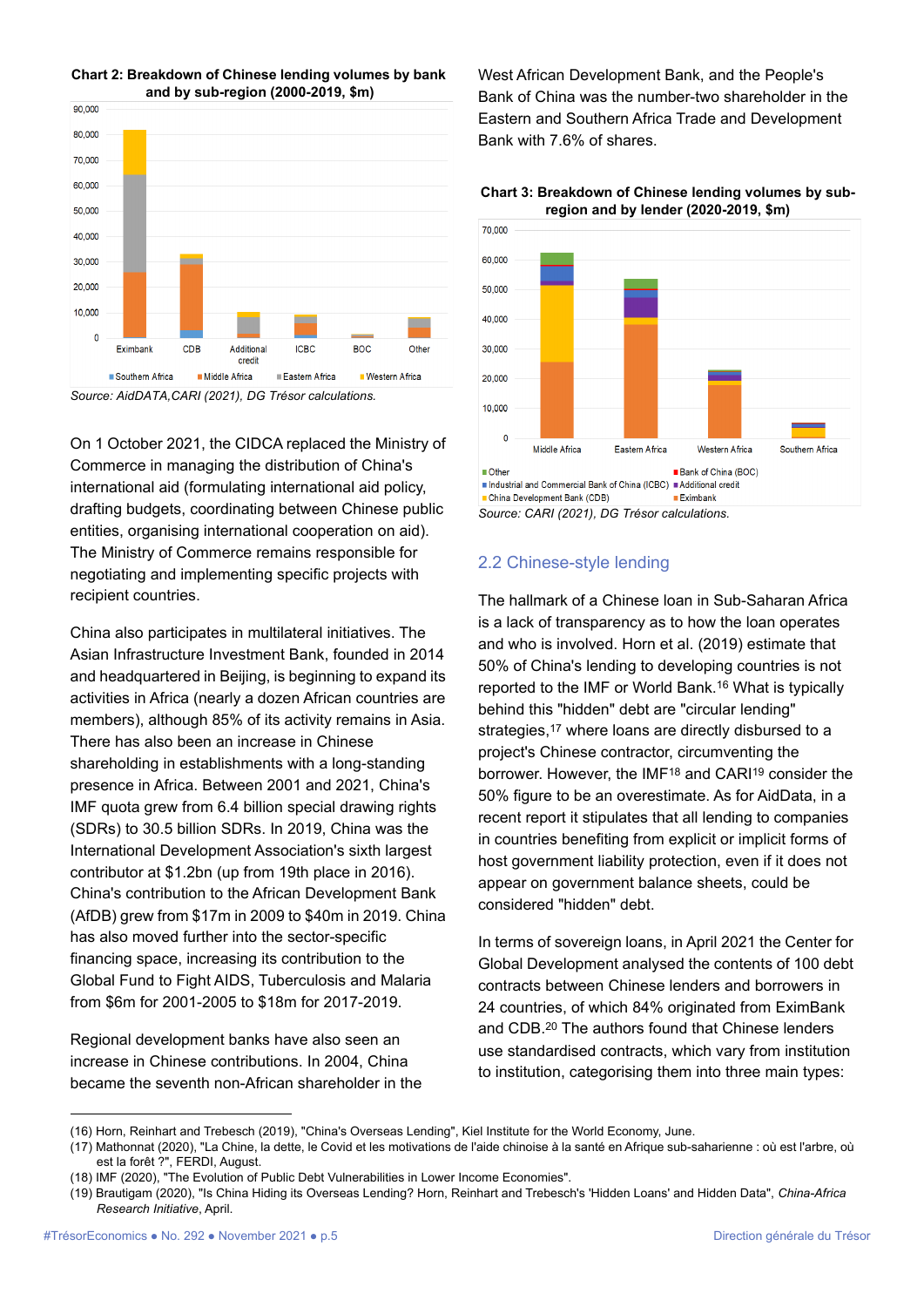(i) the CDB loan contract, (ii) the EximBank concessional loan contract and (iii) the EximBank nonconcessional loan contract.

Chinese policy banks use lending terms similar to standard European or American terms, but also introduce novel ones to maximise commercial leverage over sovereign borrowers and secure repayment priority over other creditors. This includes confidentiality clauses and, in 30% of contracts analysed, an obligation to maintain a special bank account to serve as security for debt repayment, funded with project revenue, kept outside the borrowing country and under Chinese control – an unusual arrangement among other creditors.

Chinese policy banks favour Chinese strategic interests. All contracts signed with CDB or EximBank include a cross-default clause: China can terminate the loan and demand immediate full repayment if the borrower defaults on its other creditors. This type of clause is only found in 10% of multilateral loan contracts.

In the event of a dispute, EximBank's contracts usually specify arbitration in China (most other creditors similarly insist on domestic governing law), whereas CDB appears to follow commercial practice, with contracts governed by English or US laws.

CDB stands out for some of its more political clauses. Half of its contracts include cross-default clauses that can be triggered by actions ranging from expropriation to actions adverse to the interests of "a PRC entity". All CDB contracts analysed as part of the study also include the termination of diplomatic relations between China and the borrowing country among the events of default, entitling the lender to demand immediate full repayment.

It was under such a contract that Sri Lanka transferred the operations of Hambantota Port for 99 years to the China Merchants Port Holdings Company Limited, which paid only \$1.12bn to purchase it after Sri Lanka was unable to honour its debt service obligations to China. Across Africa, the event stoked fears of infrastructure seizures; in Kenya, multiple media outlets reported that the Port of Mombasa could be seized. But so far there have been few examples of these clauses being exercised; they appear to serve more as a deterrent.

Furthermore, EximBank generally operates on a "tied aid" basis, which means that its loans are to be used in part to cover costs with a Chinese component (e.g. project ownership, project equipment). For export credit, for example, the Chinese share of the project (i.e. that which is carried out by a wholly Chinese owned company) must represent at least 50% of materials/equipment, or 15% for construction projects. This means that Chinese financing is almost always tied to Chinese firms, giving them a winning edge in international tenders, particularly infrastructure projects (ports, roads, railways, etc.).

China also takes an idiosyncratic approach to debt renegotiation. According to a Rhodium Group study,21 one in four dollars extended by China through overseas lending to date has come under renegotiation (amounting to \$94bn, of which 43% is from CDB) – even before the pandemic. A study of these renegotiations reveals certain features of China's strategy: for large loans, write-offs and asset seizures are unlikely, with deferrals being the preferred option. However, in many cases, only the loan principal is rescheduled, with interest payment obligations maintained, which leads to an increase in debt costs for the borrowing country.

# **3. Possible consequences and forms of influence**

# 3.1 How and with whom China might leverage its African lending to wield clout

The growth in loans extended by China between 2000 and 2016 represents an opportunity for the country to exert an economic and normative influence on African countries and traditional creditors, who have been

forced to reassess the overall development assistance framework and multilateral renegotiation models for African debt.

Use of Chinese loans varies among African countries, depending on their needs and financial position, but also their relationships with traditional lenders. Several

<sup>(20)</sup> Gelpern, Horn, Morris, Parks and Trebesch (2021), "How China Lends: A Rare Look Into 100 Debt Contracts With Foreign Governments", Peterson Institute for International Economics, Kiel Institute for the World Economy, Center for Global Development, and AidData at William & Mary.

<sup>(21)</sup> Kratz, Mingey and Drew (2020), "Seeking Relief: China's Overseas Debt After COVID-19", *Rhodium Group*.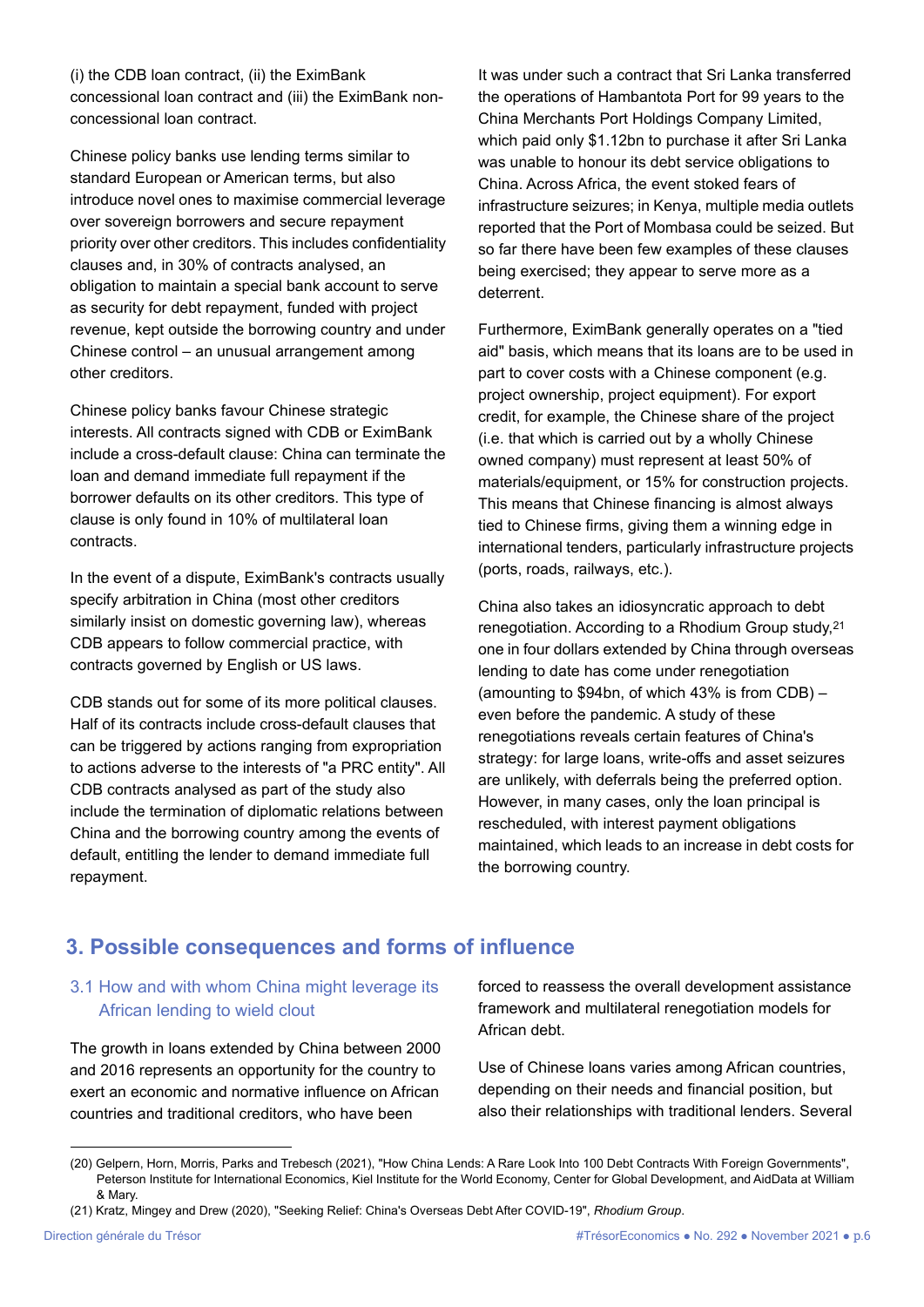countries subject to international sanctions (Sudan, Zimbabwe) turned to Chinese loans after European and American lenders suspended their activities there.

The differing norms of Chinese lenders has also allowed them to gain the upper hand over other creditors with some African governments, particularly in cases of loans extended to state-owned oil companies.22

The use of a "build and operate" model for the financing of numerous infrastructure projects (SGR in Kenya, Ethiopia and Djibouti, light rail system in Addis Ababa, etc.) has also influenced development assistance norms, by offering "all in one" solutions to governments eager for speedily delivered infrastructure projects, which can sometimes be more appealing than projects financed by traditional lenders to address short-term political issues. For African countries, these offers can supplement other financing options,<sup>23</sup> or allow them to play competing lenders off against each other.24 Conversely, taking a bilateral approach to loan negotiations for large infrastructure projects has helped China strengthen its State-to-State relations,

sometimes at the expense of borrowing countries' regional integration.25

Within African countries, Chinese lenders can be used as political leverage by local governments. Such was the case of the Lamu Port project in Kenya,<sup>26</sup> where the China Communications Construction Company dealt directly with the local government and promised to give jobs to local residents.

Furthermore, China's influence in Sub-Saharan Africa is not limited to cases where the country is the leading lender. Although other large bilateral creditors appear to have limited their partnerships with China's policy banks, the projects they finance often use Chinese contractors, which account for half of Sub-Saharan Africa's infrastructure projects.27 These contractors sometimes partner with European firms to submit joint bids to lenders' calls for tenders, as was the case with Brazzaville airport. Additionally, several multilateral lenders have allowed Chinese banks into their shareholding, causing friction with long-standing shareholders.28 Still, co-financing arrangements remain rare.



#### **Map 1: Chinese loans (flows) and FDI (stock) to Sub-Saharan Africa (2000-2020, base year 2000 = 100)**

*Source: CARI (2021), DG Trésor layout.*

<sup>(22)</sup> Alves (2013), "Chinese Economic Statecraft: A Comparative Study of China's Oil-backed Loans in Angola and Brazil", South African Institute of International Affairs.

<sup>(23)</sup> Chaponnière (2008), "L'aide chinoise à l'Afrique : origines, modalités et enjeux", *L'Économie politique*, no. 38.

<sup>(24)</sup> Nantulya (2021), "Reshaping African Agency in China-Africa Relations", *Africa Center for Strategic Studies*, March.

<sup>(25)</sup> Otele (2020), "China, Region-Centric Infrastructure Drives and Regionalism in Africa", *South African Journal of International Affairs*.

<sup>(26)</sup> Gambino (2020), "Chinese Participation in Kenyan Transport Infrastructure: Reshaping Power-Geometries?", *Critique Internationale*.

<sup>(27)</sup> Sun, Jayaram and Kassiri (2017), "Dance of the Lions and Dragons. How Are Africa and China Engaging, and How Will the Partnership Evolve?" McKinsey & Company.

<sup>(28)</sup> In May 2020, tensions arose between the US government and AfDB management. The US, the AfDB's second-largest shareholder at the time (6.5%), was opposed to its president's partnership policy with China.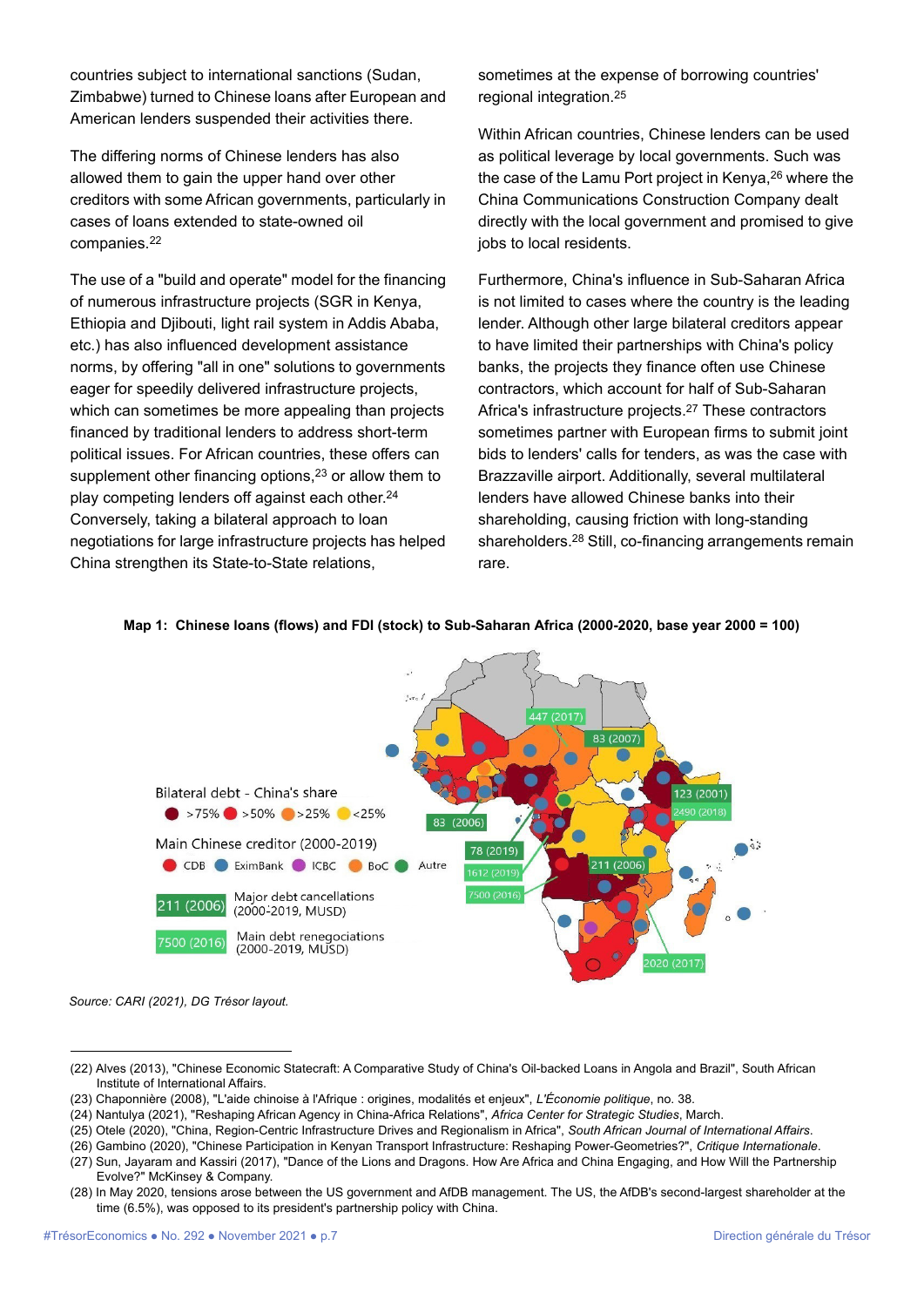As for US and European firms involved in projects financed by Chinese banks, such arrangements have remained rare due to the preferential conditions granted to Chinese firms, particularly for building and operating infrastructure projects.

The impacts of Chinese policy bank projects on development are mixed. There is evidence that large infrastructure projects flatten spatial inequalities and contribute to sub-national growth: according to a study by Cooper (2019),29 a 10% increase in Chinese aid increases regional GDP by 0.24%. Of course, these estimates vary from country to country and should be interpreted with caution, particularly with regard to impacts on the environment and employment.<sup>30</sup> These projects, some of which are for building key infrastructure, are part of the development theory upheld by numerous African countries,  $31$  even if they do not conform with international development norms.

### 3.2 Limited debt renegotiation to date

The flow of Chinese loans to Africa has made China a heavyweight in the African debt landscape: over the 2020-2022 period, there are nine countries for whom China accounts for more than 75% of total annual bilateral debt service (see Chart 4), 16 countries at 50% and 28 countries at more than 30%.

Classifying policy bank loans as commercial debt allows China to show flexibility in bilateral negotiations when deciding whether loans should qualify for debt service suspension. Multilateral renegotiations are more likely to concern public sector loans.

Due to the size of its debt share in several countries that have restructured their debt in recent years, China has been able to influence debt restructuring norms, particularly with regard to the inclusion of private creditors, which is a prerequisite for the restructuring of loans issued by CDB and EximBank.

**Chart 4: Chinese share in bilateral debt service, 2020-2022** 



*Source: International Debt Statistics, World Bank.* How to read this chart: The ten countries shown here are those eligible for the Debt Service Suspension Initiative with the highest share of Chinese debt in their bilateral debt service obligations.

However, China's involvement in multilateral initiatives has been relatively rare in the history of Sub-Saharan debt renegotiations. In fact, most of China's debt renegotiations tend to occur during bilateral meetings.32 Over the 2000-2019 period, China forgave \$3.4bn in African debt and restructured \$15.0bn, out of respective global totals of \$9.3bn and \$39.7bn. Forgiven debts were limited to non-EximBank interestfree concessional loans, 33 and although in 2020 Xi Jinping announced his intention to cancel sovereign concessional loans due to mature by end-2020, these only account for 5.0% of the total volume of Chinese lending in Sub-Saharan Africa.34 In most cases, debt has been renegotiated during bilateral visits or FOCAC summits. In January 2021, Tanzania requested the cancellation of \$167.7m in debt incurred to finance the TAZARA railway, a textile mill and a police housing project. The request was made during a visit from China's Foreign Minister, shortly after the announcement of debt write-offs in the Democratic Republic of the Congo and after the China Railway Construction Corporation was awarded a \$1.32bn contract for the construction of a railway linking Lake Victoria to the town of Isaka.

(34) Shen, Vasse and Barisone (2020), op. cit.

<sup>(29)</sup> Cooper (2019), "The Development Impact of Chinese Development Investments in Africa", *UK Institute of Development Studies*. (30) Ibid.

<sup>(31)</sup> Fourie (2015), "A New Map for Africa? Ethiopian and Kenyan Responses to the 'Chinese Model' of Development", *Afrique contemporaine*.

<sup>(32)</sup> Shen, Vasse and Barisone (2020), "Africa's Solvency Crisis: China's Participation in G20 Debt Relief a Sign of Multilateralism, but a "DSSI+" Framework Is Required", *Scope Ratings*.

<sup>(33)</sup> Acker, Brautigam and Huang (2020), "Debt Relief With Chinese Characteristics", China Africa Research Initiative.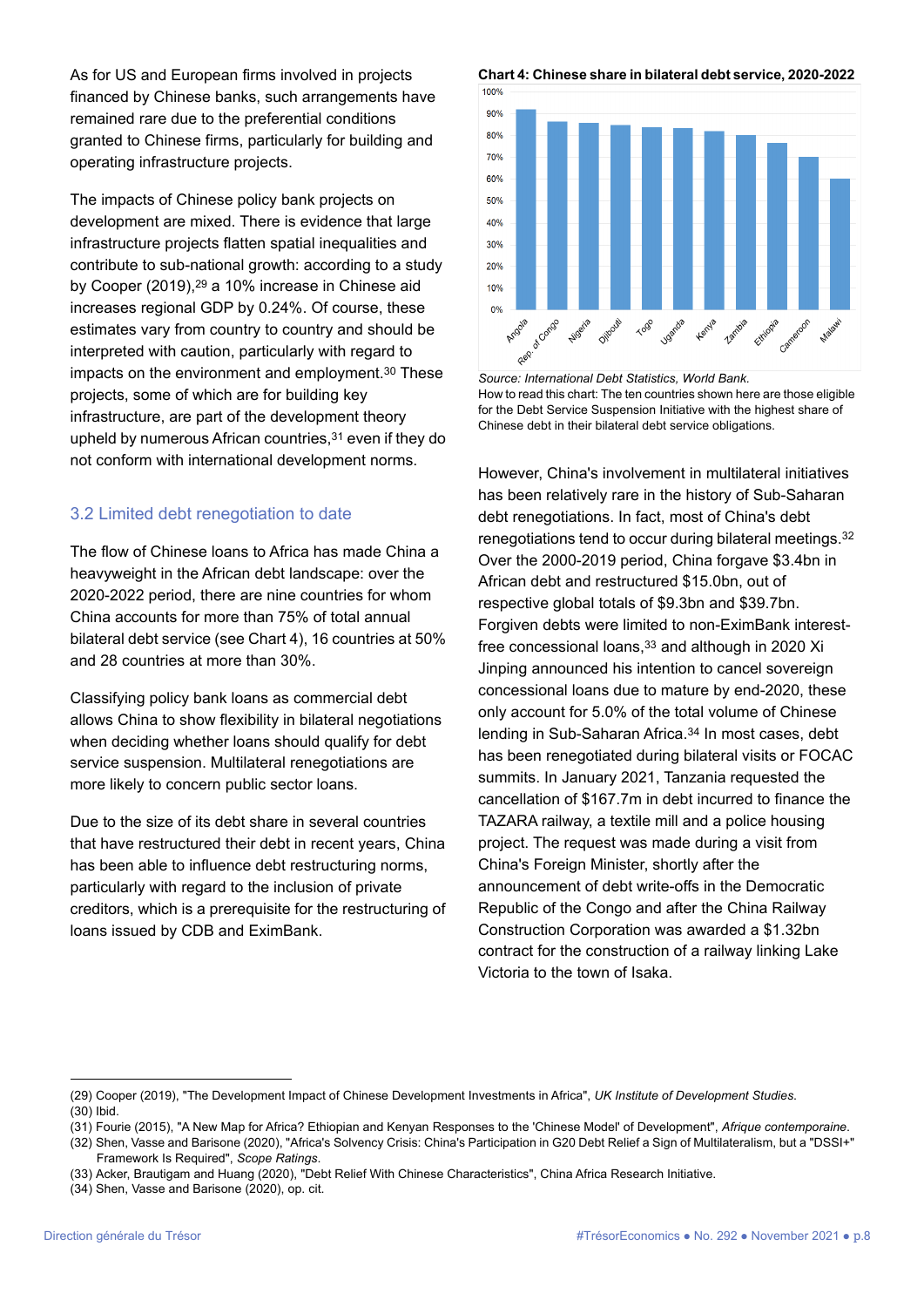#### **Box 2: Debt renegotiation case study: Djibouti and Ethiopia**

In 2013, the governments of Ethiopia and Djibouti began construction on a standard gauge railway between Addis Ababa and Djibouti, a project totalling \$4.2bn. EximBank had extended loans of \$2.5bn to Ethiopia and \$492.0m to Djibouti, covering 65% and 85% of the costs of their respective sections. The interest rate at the time was LIBOR plus 3.0% for both countries, and both loans included a six-month grace period and a ten-year payment period, scheduled to begin in 2019 and 2020 respectively. During FOCAC 2018, in view of the limited revenue generated by the railway, Ethiopia's prime minister secured an extension of the repayment period, from 10 years to 30 years. In 2019, Djibouti was granted a five-year extension from EximBank and had its interest rate lowered to LIBOR plus 2.1%, and also considered privatising the Djiboutian section of the line and placing it in the hands of a Chinese firm.a For what was a single cross-border infrastructure project, Ethiopia and Djibouti both ended up conducting bilateral negotiations with EximBank for the renegotiation of their respective loans.

a. Acker, Brautigam and Huang (2020), op. cit.

Additionally, it seems that 75% of Chinese loan contracts contain "no Paris Club" clauses, forbidding borrowers from restructuring their debts to Chinese creditors under Paris Club terms or including Chinese debts in restructuring operations with other bilateral creditors.35 Such clauses may only serve as a deterrent, but they illustrate Chinese creditors' reluctance from the outset to participate in multilateral initiatives.

Furthermore, the inclusion of specific clauses, similar to those included in private lending contracts, is part of an underlying trend36 that, while more prevalent in Chinese loan contracts, is becoming increasingly common among hybrid lenders in Africa. Such is the case of the Eastern and Southern Africa Trade and Development Bank, which is 95% State- and semi-State-owned but operates like a commercial bank and offers similar products.

# 3.3 Geographic repositioning of Chinese lending in **Africa**

Between 2015 and 2020, the number of African countries classified by the IMF as being at high risk of debt distress rose from 9 to 15, and the number in debt distress grew from 4 to 8. In light of these risks, Chinese lending practices are in line with a global trend of private and semi-public lenders securing repayments.

Debt distress in African countries has led Chinese creditors to adopt a more cautious approach in recent years, with lending volumes decreasing after peaking in 2016 (down 50.1% in 2019 compared with the decade average). Excluding Angola, Chinese lending to Africa peaked in 2013, the year the Belt and Road Initiative was launched.

According to a Rhodium Group study,37 China tends to extend loans to countries with weaker macroeconomic fundamentals than countries where other lenders are active, and some Chinese loans had become unsustainable even before the pandemic. According to the study, in September 2020, Chinese loans that had been or were being renegotiated amounted to \$94bn, a quarter of China's total worldwide lending since the early 2000s.

Between the historically risky nature of Chinese loans, the financial instability of many African countries and the prudential regulations governing Chinese banks, 38 Chinese lenders have been redirecting their activities to less high-risk countries in Africa. The top five African loan recipients in 2019 were countries that have yet to request debt relief from Chinese lenders.

Several large infrastructure projects financed through Chinese lending have been cancelled or downsized, due to both the risk run by banks in terms of nonrepayment and the risk run by African governments of falling into debt distress. This was the case with the

<sup>(35)</sup> Gelpern, Horn, Morris, Parks and Trebesch (2021), op. cit.

<sup>(36)</sup> Ibid.

<sup>(37)</sup> Kratz A., Mingey M. and D'Alelio D. (2020), op. cit.

<sup>(38)</sup> Since 2017, policy bank supervision, via capital ratio requirements and portfolio risk analysis, has become a focus of Chinese financial regulators, resulting in increased pressure on policy banks to better cover losses on their foreign portfolios due to restructurings. The China Banking Regulatory Commission published regulations for three public banks (CDB, EximBank and the Agricultural Development Bank of China) to improve management of country risk, compliance risk and foreign lending risk.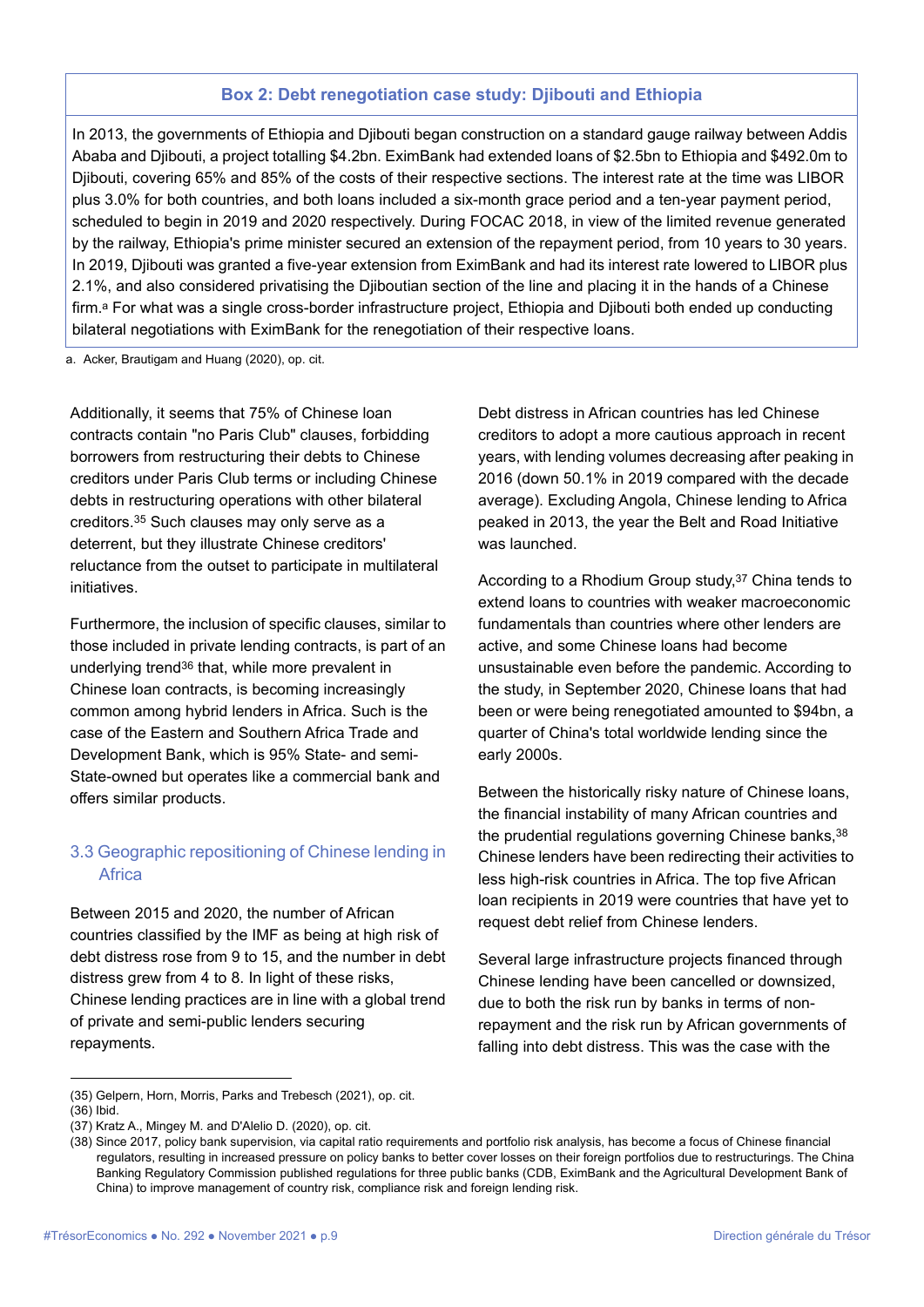Mombasa-Nairobi SGR, which was initially supposed to extend to Uganda, before work was stopped in April 2019. In addition to financial issues, there have also been implementation problems for Chinese-financed projects.39

After hitting their prudential exposure limits in several countries, EximBank, CDB and the China Export & Credit Insurance Corporation (CECI or Sinosure) have been dialling back their loans and guarantees in Africa over the past few years. As a result, Chinese firms have increasingly been turning to European banks and export credit agencies, mostly in the UK and Sweden, even to finance projects with significant Chinese involvement.40 In June 2021, the Nigerian government announced it was in talks with Standard Chartered to finance rail projects totalling \$14bn being managed by Chinese firms.

Consequently, the share of projects being financed every year by Chinese lenders in Eastern Africa<sup>41</sup> fell from 20.9% in 2019 to 13.6% in 2020.42 In Southern Africa, the share has declined significantly – from 28.3% to 19.6% – but remains high, attesting to the repayment capacity of countries in the sub-region.

In summary, the geographic reorientation of Chinese lending in Sub-Saharan Africa over the past several years has coincided with a recalibration of lending volumes. While this can be explained by prudential regulations and payment issues encountered by Chinese creditors, a number of African governments also appear to be seeking to limit the proportion of Chinese-financed projects, due to both increased budget constraints and a desire to diversify their partners.

### 3.4 Toward a diversification of financing methods

Although Chinese lending has been declining in recent years, the volume of Chinese FDI to Sub-Saharan African has increased, with FDI stock growing from \$8.2bn in 2009 to \$40.9bn in 2019 (after peaking at \$42.1bn in 2018).

According to a report from the China-Africa Business Council published in August 2021, China's FDI stock in Africa stood at \$47.4bn at end-2020, making China the continent's fifth largest investor. Assuming the trend holds true, China is set to become the top investor in terms of stock by 2024. While foreign investment in Africa declined by 16% in 2020, Chinese FDI flows increased to \$3.0bn, up from \$2.7bn in 2019. Private Chinese investment is distributed unevenly across the continent, with 12 countries<sup>43</sup> accounting for two-thirds of current stock.

Some of the largest Chinese firms operating in Africa include Huawei, Holley, Jiangsu Yongyuan, King Deer and China-Africa Cotton. Whereas 2019 data shows heavy investment in the mining sector (25% of flows), Sub-Saharan Africa is also a draw for its consumer goods production potential, particularly in the telecommunications and textile sectors: Chinese firm Transsion Holding has set up several production facilities in Ethiopia. The arrival of Chinese firms in Africa has coincided with the creation of several special economic zones (SEZs) in recent years. Some of these SEZs, whether wholly Chinese-owned (Mauritius, Ethiopia) or joint ventures (Nigeria, Zambia), have been set up by Chinese firms.<sup>44</sup> McKinsey estimates that in 2017 there were 10,000 Chinese firms operating in Africa, primarily in manufacturing (31%), services (25%) and construction (15%), with locations concentrated in Nigeria (920), Zambia (861), Tanzania (825) and Ethiopia (689).45

<sup>(39)</sup> An estimated 23% of Chinese-financed projects worldwide have run into problems, broken down into four types: scandals and controversies (10.6%), financial wrongdoing (4.6%), community or ecosystem harm (2.3%) and underperformance (e.g. defaults, lower profits than expected, 17.8%). Source: "Banking on the Belt and Road: Insights From a New Global Dataset of 13,427 Chinese Development Projects" (2021, AidData).

<sup>(40)</sup> Global Trade Review (2021), "Chinese Contractors in Africa Turn to Europe for Financing", September.

<sup>(41)</sup> Region where Kenya and Ethiopia are considered at high risk of debt distress by the IMF.

<sup>(42)</sup> Ibid.

<sup>(43)</sup> Egypt, Nigeria, South Africa, Angola, the Republic of the Congo, the Democratic Republic of the Congo, Zambia, Ghana and Algeria.

<sup>(44)</sup> Brautigam D. and Xiaoyang T. (2011), "Shenzen africain : les zones économiques spéciales de la Chine en Afrique", *Outre-Terre*.

<sup>(45)</sup> Yuan Sun I., Jayaram K. and Kassiri O. (2017), op. cit.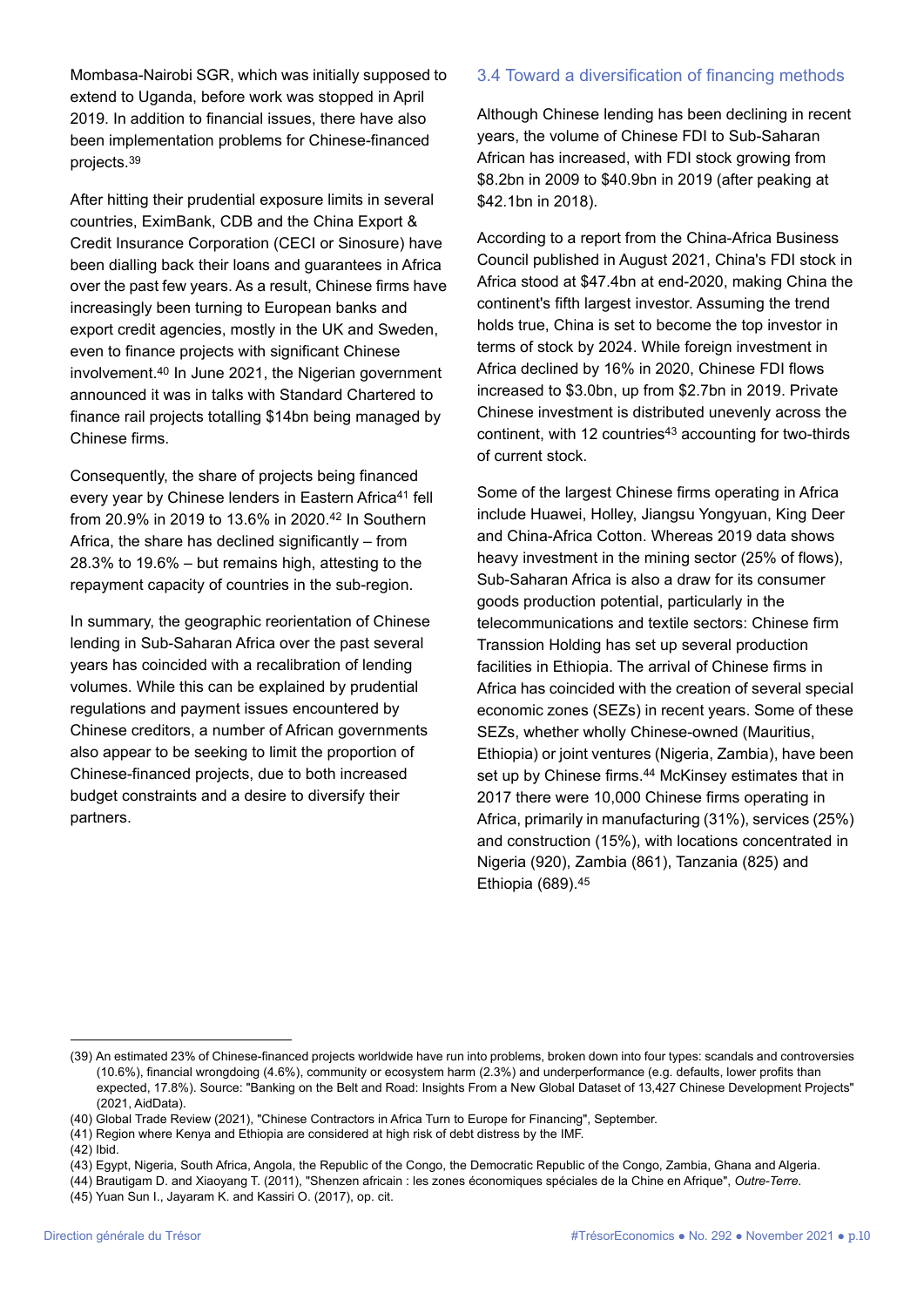The private-sector boom appears to be part of a global trend driven by several economic operators, those both long-established and newly invested in Sub-Saharan Africa.46 The 2019 Russia-Africa Summit in Sochi ended with promises of investment, as did the Foco África 2023 summit held in Madrid in March 2021 and the Dubai Africa Trade Expo in October 2021. Furthermore, the Belt and Road Initiative now finds itself rivalled by the European Union's new Global Gateway Initiative and the Build Back Better World Initiative launched by the G7 countries in June 2021,

both of which will also support private-sector infrastructure financing in developing countries.

The rise in foreign investment also reflects an appetite among African governments that are facing increasing debt burdens and are having to reappraise their longterm development models, with many of them no longer able to finance their infrastructure needs with public debt. Evidence for this is the uptick in public-private partnerships across Africa, even if we have yet to see private financing take the place of Chinese loans.

<sup>(46)</sup> Fiess N. and Gautier A. (2021), "Development Finance in Sub-Saharan Africa in the Time of COVID-19", *Trésor-Economics* 278.